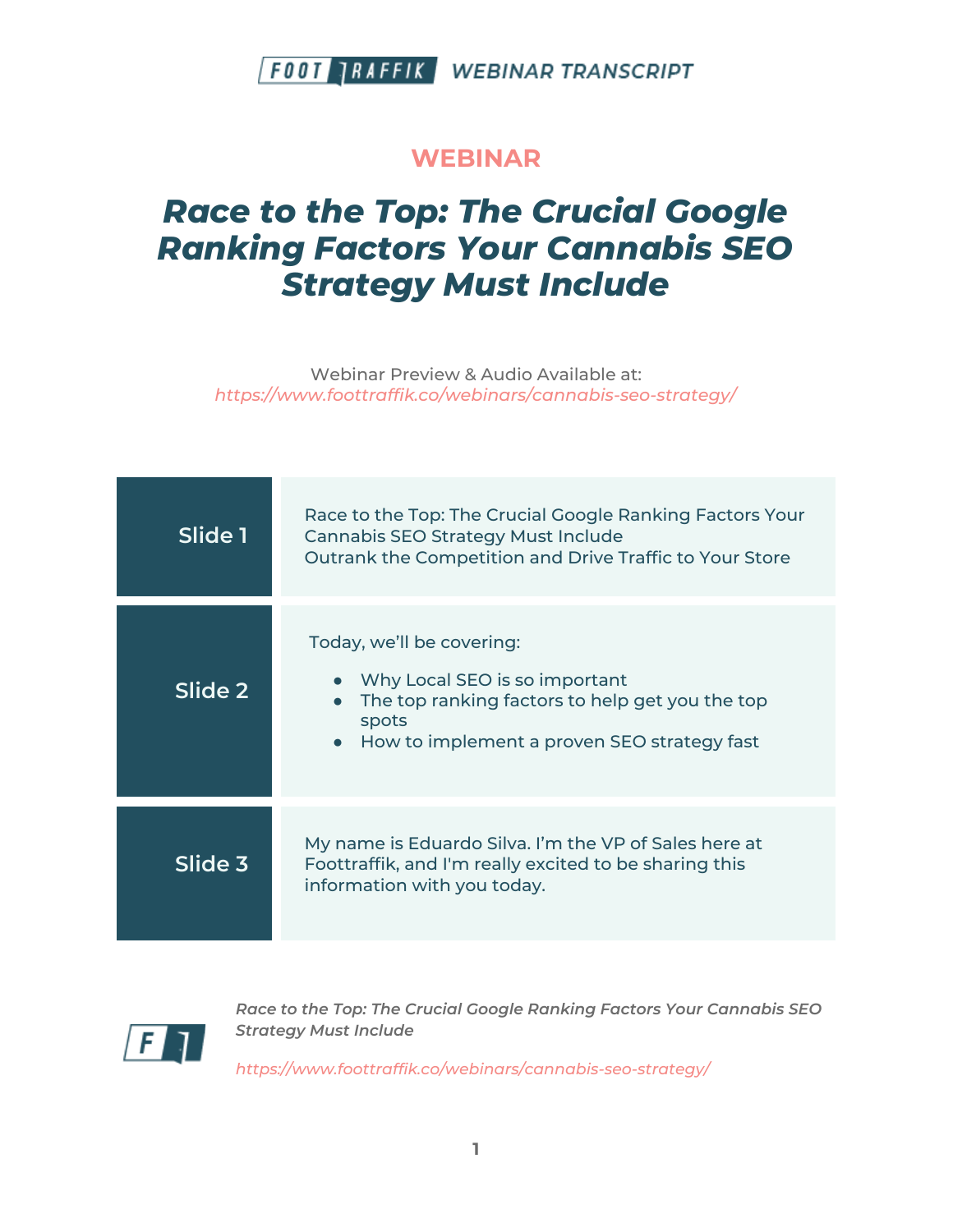

| Slide 4 | Foottraffik is a digital advertising and analytics agency.<br>We've been in business for over five years now, exclusively<br>focused on dispensaries and delivery services within<br>North America. We're really excited to be helping advance<br>our industry forward.                                                                                                                                                                                                                                                                          |
|---------|--------------------------------------------------------------------------------------------------------------------------------------------------------------------------------------------------------------------------------------------------------------------------------------------------------------------------------------------------------------------------------------------------------------------------------------------------------------------------------------------------------------------------------------------------|
| Slide 5 | A couple of housekeeping items before we get started.<br>If you have your cell phones on you, please put them<br>facing down on your desk or mute them. We are going to<br>be covering a lot of information in a very short window of<br>time and it helps to retain focus.<br>Familiarize yourself with the Zoom interface. If you<br>haven't become a master at Zoom yet, if you go to the<br>bottom of your screen there is a Q&A button. We do have<br>moderators with us today that will be addressing<br>questions throughout the webinar. |
| Slide 6 | Let's do a quick overview of the basics.<br>SEO stands for Search Engine Optimization, which is the<br>practice of increasing the quantity and quality of traffic to<br>your website through organic search engine results.<br>Organic search traffic is unpaid traffic that comes from<br>Google.<br>When customers want to find a dispensary near them,<br>they turn to search—and Google, in particular. And if you                                                                                                                           |



*Race to the Top: The Crucial Google Ranking Factors Your Cannabis SEO Strategy Must Include*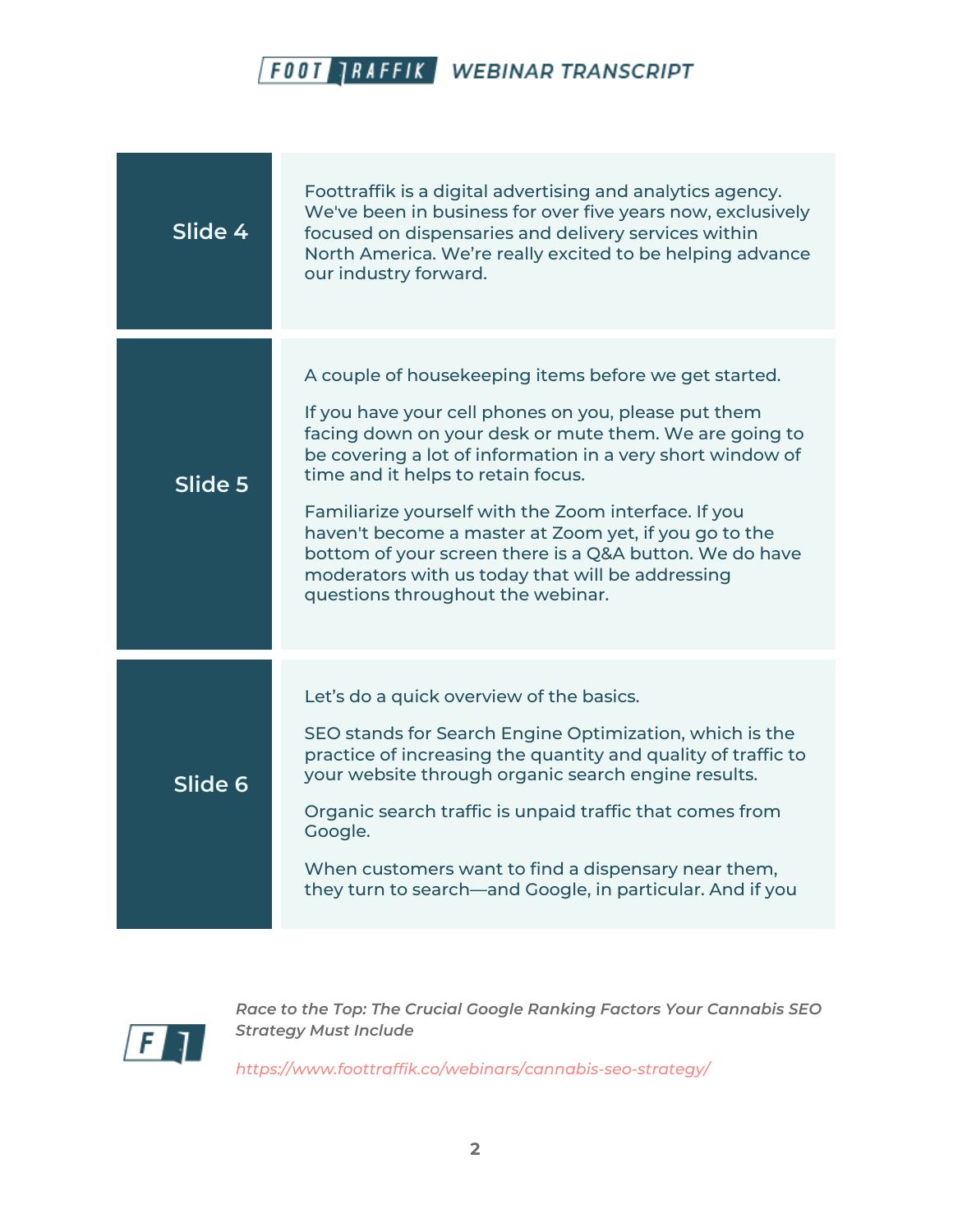want to show up in those search results, then it's crucial that you have a robust SEO strategy and a team to implement it.

Otherwise, searchers will go right to your competition. Why? Because they'll be easier to find.

SEO is all about findability. It shows that your website is relevant for particular keywords. For us, that may be "Boston dispensary," "Detroit provisioning center," or "Sacramento marijuana delivery."

Optimizing your site around these keywords makes it more likely that people who are looking for your services will find you and shop with you.

When you have a good SEO strategy, two things will happen.

One, you'll show up higher in search results, and two, you'll get more organic traffic.

When you rank better in Google, it helps create brand trust and authority. People automatically equate high rankings with quality, and your ranking will rub off on your brand.

Plus, because searchers rarely look past the first page of results, your higher ranking will lead to more organic traffic.

In fact, the top three results of a search tend to get 75% of all organic traffic. The lower you are on the search results, the less traffic you'll get.

Now, organic traffic is one of the most dependable sources of web traffic and revenue for many businesses.



*Race to the Top: The Crucial Google Ranking Factors Your Cannabis SEO Strategy Must Include*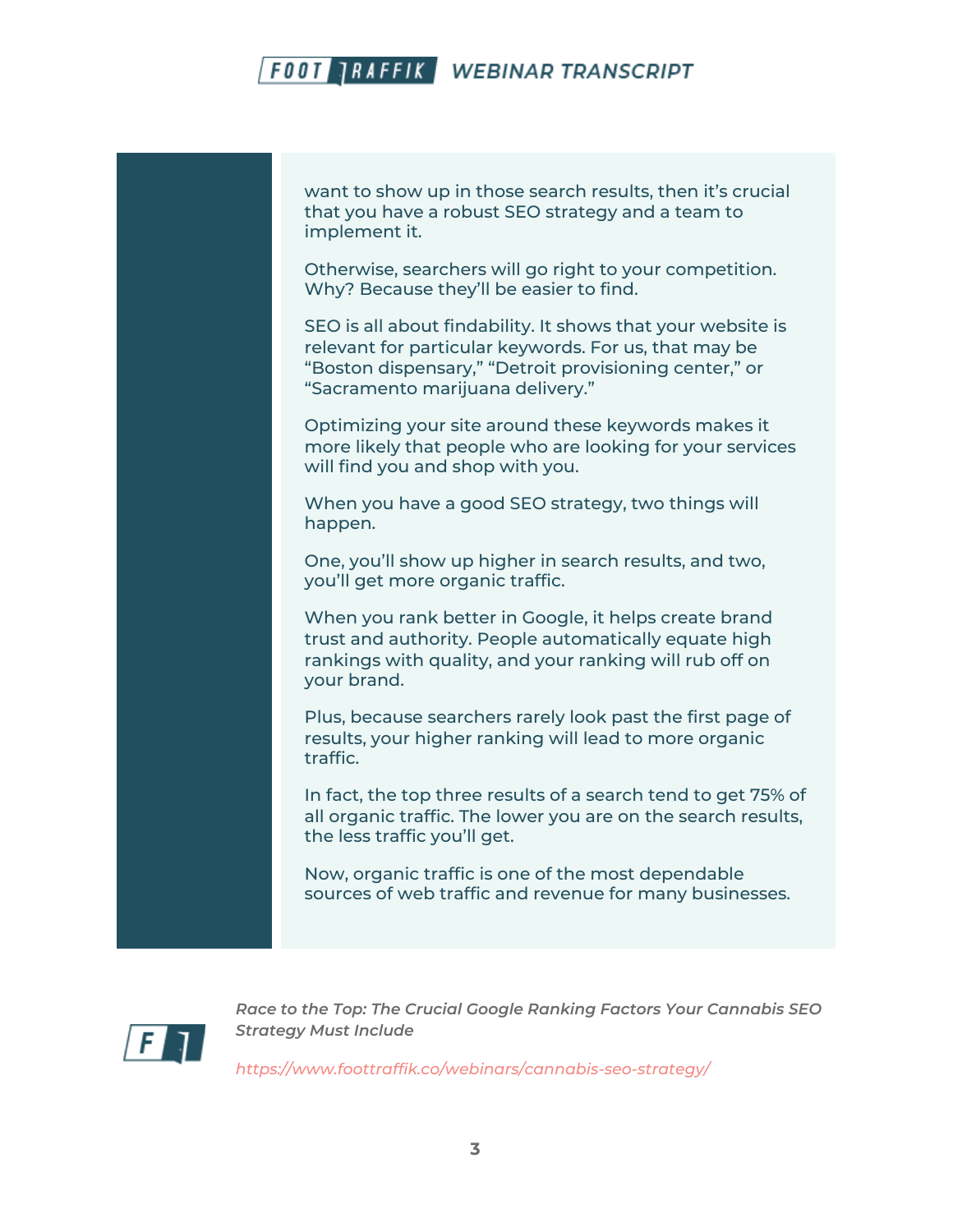And it's not just any web traffic. Thanks to your optimization, it will be relevant, high-quality traffic. These are people who are already interested in what you're selling and want to buy from you. Not every click will lead to sales, but many of them will. If you want to capture those potential customers, then you need to create a local SEO strategy that helps you dominate the market. **Slide 7** Local SEO is similar to what I just talked about, however, the focus is geographically centered around the area your dispensary serves. If your dispensary is in LA, you don't need to show up when someone is looking for a dispensary near them in San Diego. It's vital that you show up, though, when someone in LA is trying to find a place to shop. So how is this different from regular SEO? Well, the ranking factors for local SEO are a bit different. While all the regular SEO factors like keyword optimization, backlinks, page speed, and mobile responsiveness still matter, there are other signals that Google looks for when deciding how to rank sites. Now Google doesn't disclose how its algorithm works. Instead, we have to rely on testing sites and sharing best practices to see what impacts rankings. Sites like Moz and Brightlocal can also help us understand local SEO ranking factors. Though I want to mention that while those sites offer a variety of services, they don't really work with dispensaries and aren't aware of the various challenges



*Race to the Top: The Crucial Google Ranking Factors Your Cannabis SEO Strategy Must Include*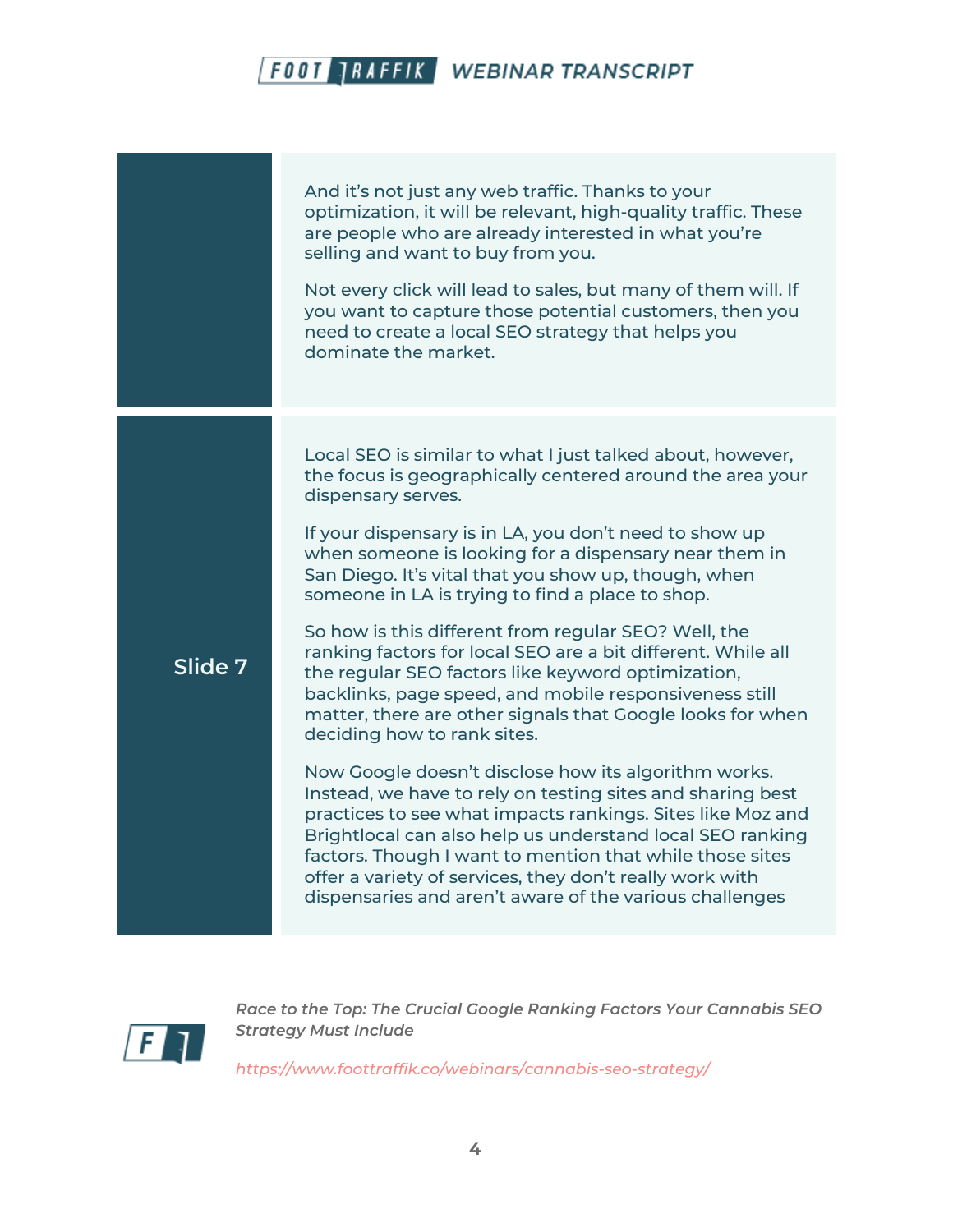

that cannabis companies face.

Since Foottraffik has only worked with cannabis companies since we started offering SEO services over 5 years ago, we've found ways to surmount common challenges to help our clients get noticed and rank well.

We want to do the same for you, so lets jump into our overview of the most crucial local ranking factors so that you can see everything that goes into a winning local SEO strategy. These are the factors you'll want to focus on to get into the local pack, which is the box of suggested nearby businesses on local searches.

The number one local SEO ranking factor that you need to concern yourself with is Google My Business.

If you haven't claimed your free profile, you need to do it the moment this webinar is over. This is the most critical factor for getting found and driving traffic to your store or website.

Now, this makes sense right? If someone is running a search on Google—and most people are—then of course Google is going to look at the information they themselves collect on businesses and rely on that first.

When creating your GMB profile, make sure to use the actual name of your dispensary and then follow it by the word dispensary. For example, Rise would be Rise Dispensary. Do not add in the name of your city or try to stuff your name with keywords.

Make sure that your name, address, and phone number



**Slide 8**

*Race to the Top: The Crucial Google Ranking Factors Your Cannabis SEO Strategy Must Include*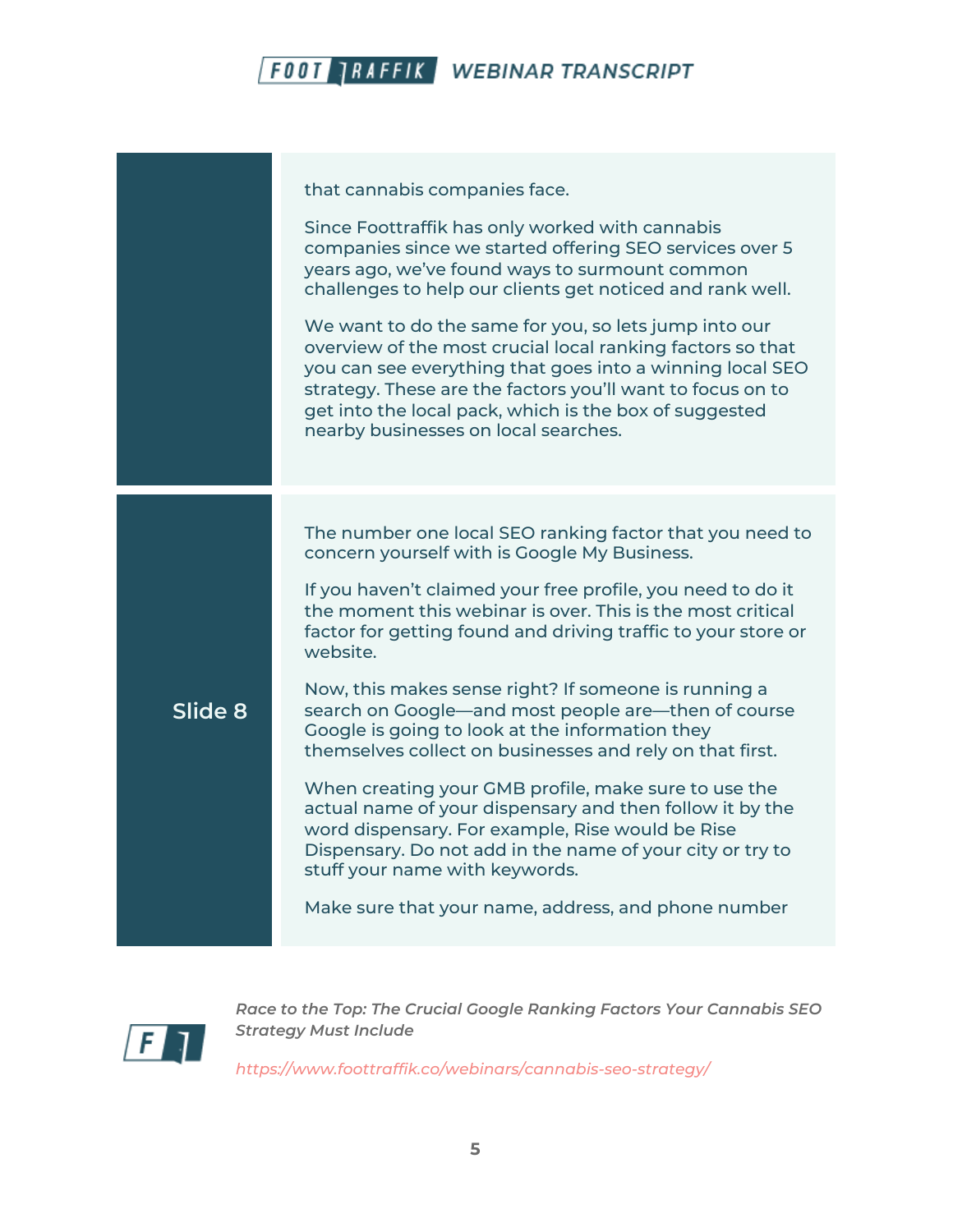|         | are correct and that they are the same as they appear on<br>your website.                                                                                                                                                                                                                  |
|---------|--------------------------------------------------------------------------------------------------------------------------------------------------------------------------------------------------------------------------------------------------------------------------------------------|
|         | You should also create a description of your location that<br>includes relevant keywords, the types of products you<br>carry, and anything that helps set your dispensary apart.                                                                                                           |
|         | Enter accurate business hours and keep them updated.<br>This is especially crucial right now with COVID. You want<br>people to know when you are open and how they can get<br>your products.                                                                                               |
|         | If you are only offering curbside pickup right now,<br>mention that in your description so that potential<br>customers know to order ahead. Don't forget about the<br>holidays and special events.                                                                                         |
|         | If your hours ever change - even temporarily - make<br>sure to update your listing. Not only is this a best practice<br>for Google, but it's also an important business practice.                                                                                                          |
|         | Google also allows you to post pictures to your GMB<br>listing. Pictures help you tell a story about your<br>dispensary. And, of course, customers enjoy being able to<br>check out a dispensary before they visit so make sure to<br>upload some photos that help show off your location. |
| Slide 9 | The second most important factor for getting into the<br>local pack is your reviews.<br>Last week, we focused on reviews and reputation<br>management in our webinar. You can find it at<br>foottraffik.me/webinars.                                                                       |
|         |                                                                                                                                                                                                                                                                                            |



*Race to the Top: The Crucial Google Ranking Factors Your Cannabis SEO Strategy Must Include*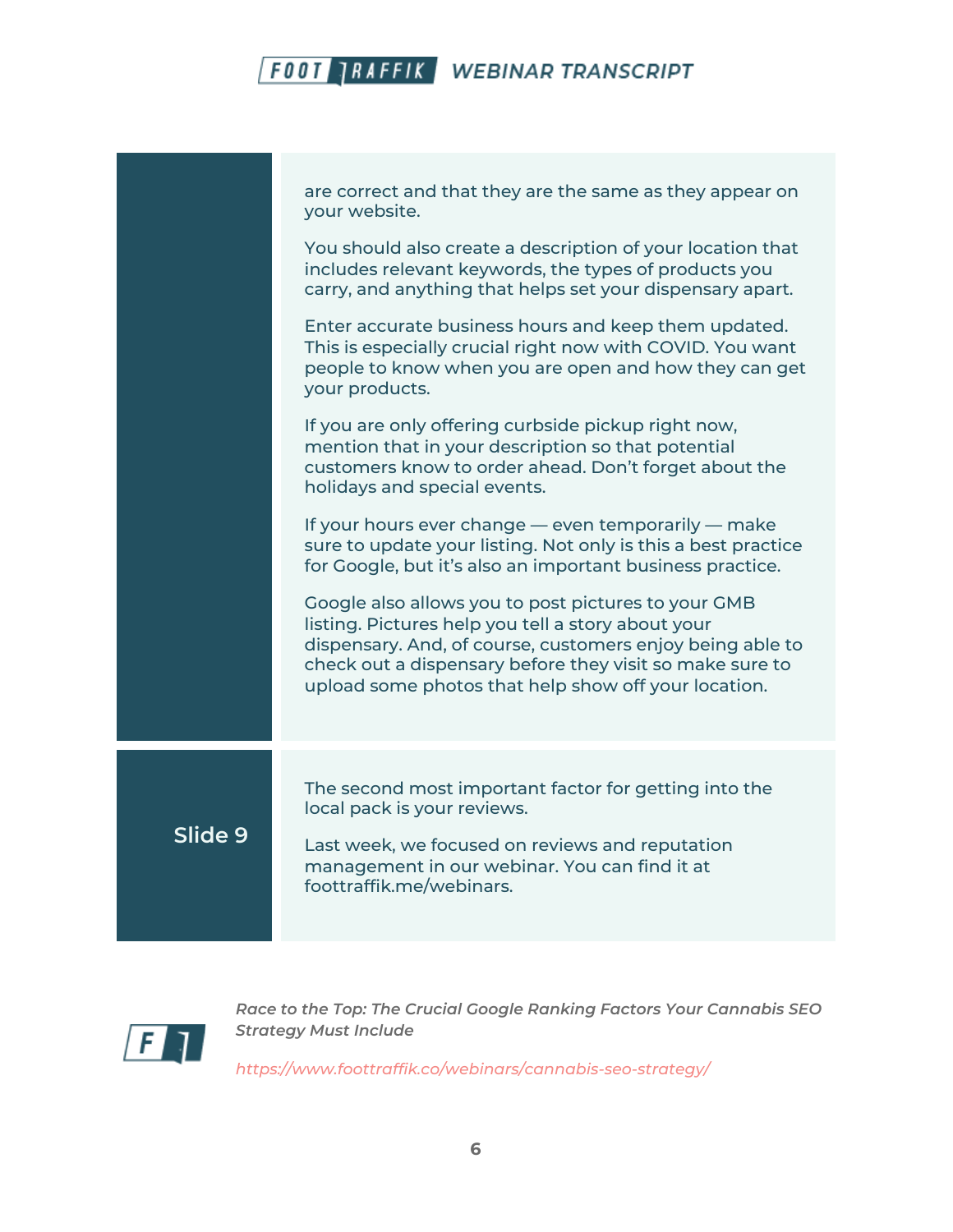Ultimately, Google wants to send people to the websites that best match their search intent. Part of this is ensuring they have a positive experience there. To do this, they rely on what others have said.

To rank well on Google, you'll want to get at least one new review a day and score a 4.7-star average.

Fewer stars will result in fewer sales. Customers take reviews into account when making a purchase, so this isn't just about SEO. It helps you on two fronts.

Because we're talking about SEO, Google reviews are the most valuable. While other reviews are helpful when customers are shopping around, when it comes to SEO, Google is King.

To get reviews, you'll want to make sure your budtenders are asking your customers for them after a positive experience. You can also create flyers with a QR code to place in bags or re-engage customers with SMS to ask for a Google review.

In terms of reputation management, you should check your reviews regularly and respond to both positive and negative reviews.

If you don't have a reputation management system in place, it's time to implement one. This includes regularly checking your reviews and responding to both positive and negative reviews. And yes, we can help! Just schedule a call at foottraffik.me/call.



*Race to the Top: The Crucial Google Ranking Factors Your Cannabis SEO Strategy Must Include*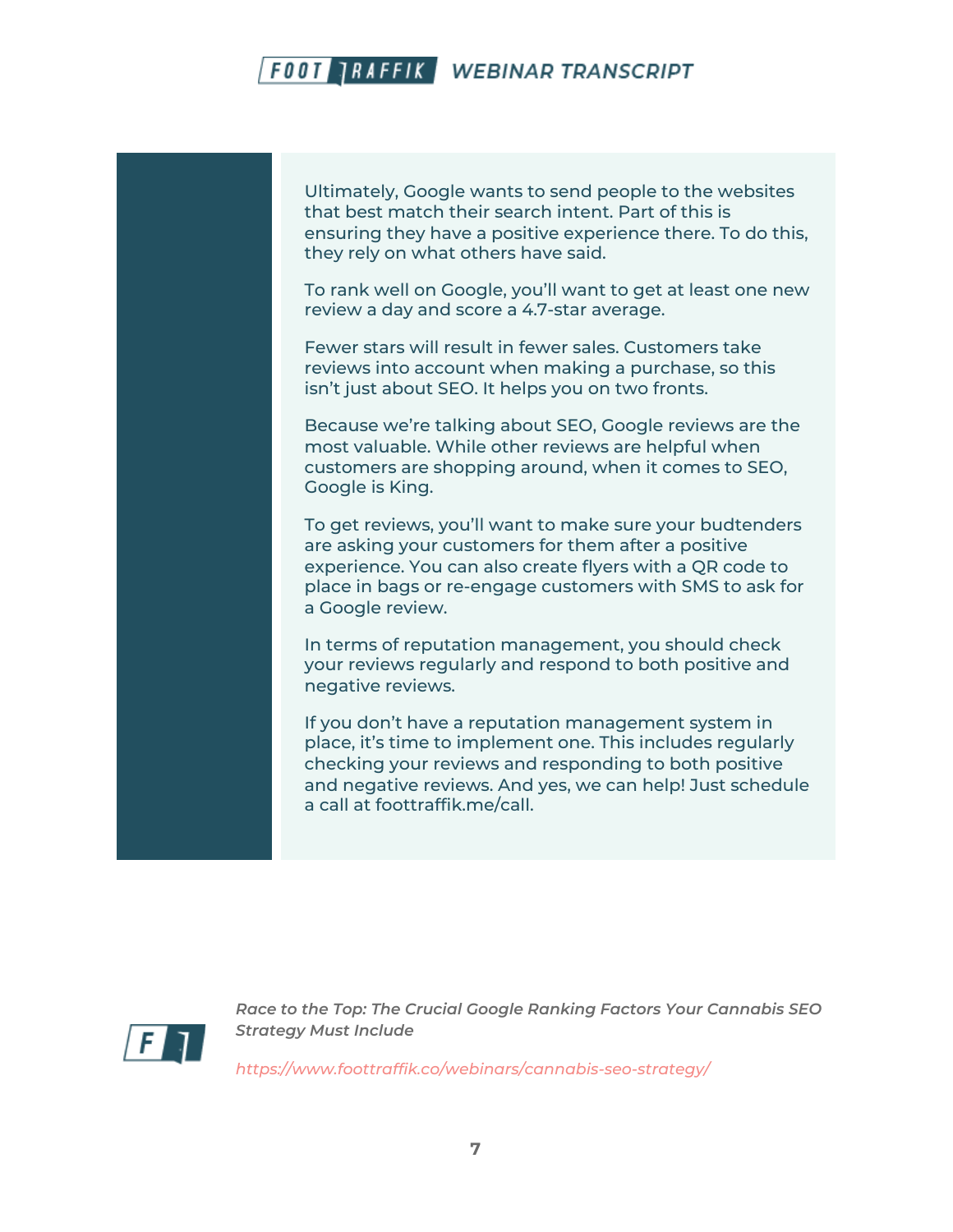

|          | Factor number three: On-Page Optimization.                                                                                                                                                                                                                                                                                                                                                            |
|----------|-------------------------------------------------------------------------------------------------------------------------------------------------------------------------------------------------------------------------------------------------------------------------------------------------------------------------------------------------------------------------------------------------------|
| Slide 10 | On-page ranking factors can have a big impact on your<br>page's ability to rank.                                                                                                                                                                                                                                                                                                                      |
|          | When it comes to local SEO, many marketers mistakenly<br>overlook developing a content strategy. That's a huge<br>missed opportunity. Developing a content marketing<br>strategy that targets your local keywords can be<br>surprisingly beneficial.                                                                                                                                                  |
|          | Unique, high-quality local content will attract inbound<br>links, boosting your rankings in the process. And it will<br>differentiate your dispensary from your competition.                                                                                                                                                                                                                          |
|          | Keywords should appear in both headings and content,<br>and your content should be relevant to the keywords<br>you're using.                                                                                                                                                                                                                                                                          |
|          | For cannabis, you can create content around your<br>products, the plant, your local area, and more, and remain<br>relevant for crucial search terms. This helps improve your<br>site authority and shows Google that you know what<br>you're talking about.                                                                                                                                           |
|          | For example, if you go to our website, you'll see pages for<br>each of our services, and then you'll also find that many of<br>our blog posts relate to our services or to clients' interests.                                                                                                                                                                                                        |
|          | There are a few different types of content you can create.<br>Of course, you have your webpages, like your location<br>page that clearly shows where your dispensary is and<br>should be optimized for your city or neighborhood. You<br>can also create pillar pages and blog posts to help<br>increase your authority and strengthen the likelihood that<br>your site will rank for those keywords. |
|          |                                                                                                                                                                                                                                                                                                                                                                                                       |



*Race to the Top: The Crucial Google Ranking Factors Your Cannabis SEO Strategy Must Include*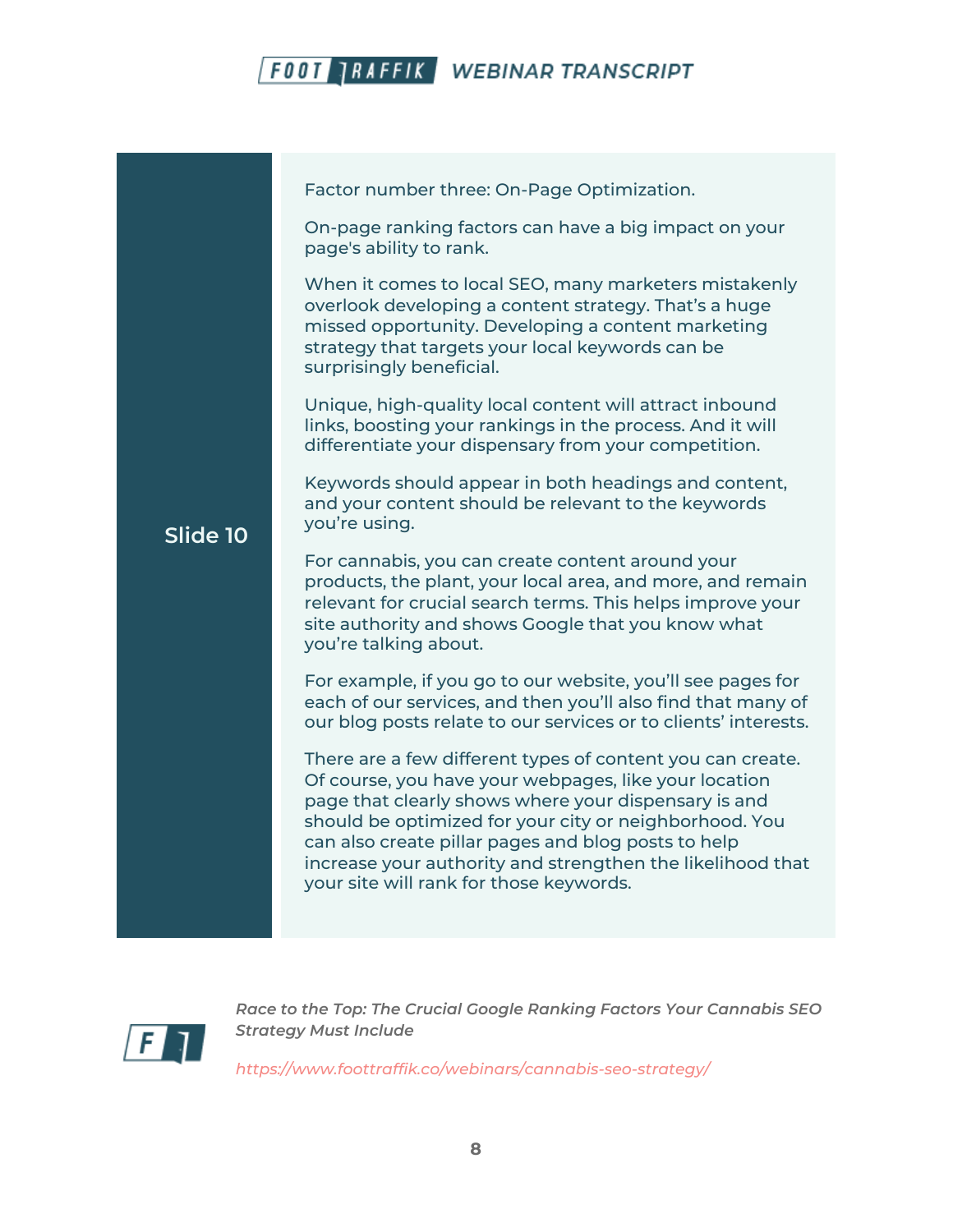|          | All content on your website should have title tags, alt tags,<br>and meta-descriptions.<br>URLs should be structured so they follow a hierarchy,<br>including category and title, and are easy to understand.<br>Content should contain internal links to other relevant<br>content and external links to useful content.                                                                                                                                                                                                                                                                                                                                                                                                                                                                                                                                                                                                                                                                                                                                                                                       |
|----------|-----------------------------------------------------------------------------------------------------------------------------------------------------------------------------------------------------------------------------------------------------------------------------------------------------------------------------------------------------------------------------------------------------------------------------------------------------------------------------------------------------------------------------------------------------------------------------------------------------------------------------------------------------------------------------------------------------------------------------------------------------------------------------------------------------------------------------------------------------------------------------------------------------------------------------------------------------------------------------------------------------------------------------------------------------------------------------------------------------------------|
| Slide 11 | Factor number 4 is links. This is also known as scoring<br>backlinks or doing link building.<br>Creating a link building strategy will help showcase the<br>relevance and authority of your website.<br>According to WhiteSpark, link signals account for about<br>31% of organic ranking factors and 15% of Google's local<br>pack ranking factors, so you can't ignore it.<br>When people link to your site, they're essentially<br>endorsing you. Those links help to build site authority.<br>They tell Google that people like your content and that it's<br>relevant.<br>The best way to get backlinks is to create good content<br>that people want to share via social or on their own blog<br>posts. By showcasing your knowledge of the industry and<br>of cannabis in general, you can create content that people<br>want to link to. You can also guest post on relevant sites<br>to help build your links as well.<br>Another way to get links to your site is by ensuring you're<br>listed in directories like Yelp, Weedmaps, and Leafly and<br>by speaking or presenting at cannabis events and |
|          |                                                                                                                                                                                                                                                                                                                                                                                                                                                                                                                                                                                                                                                                                                                                                                                                                                                                                                                                                                                                                                                                                                                 |



*Race to the Top: The Crucial Google Ranking Factors Your Cannabis SEO Strategy Must Include*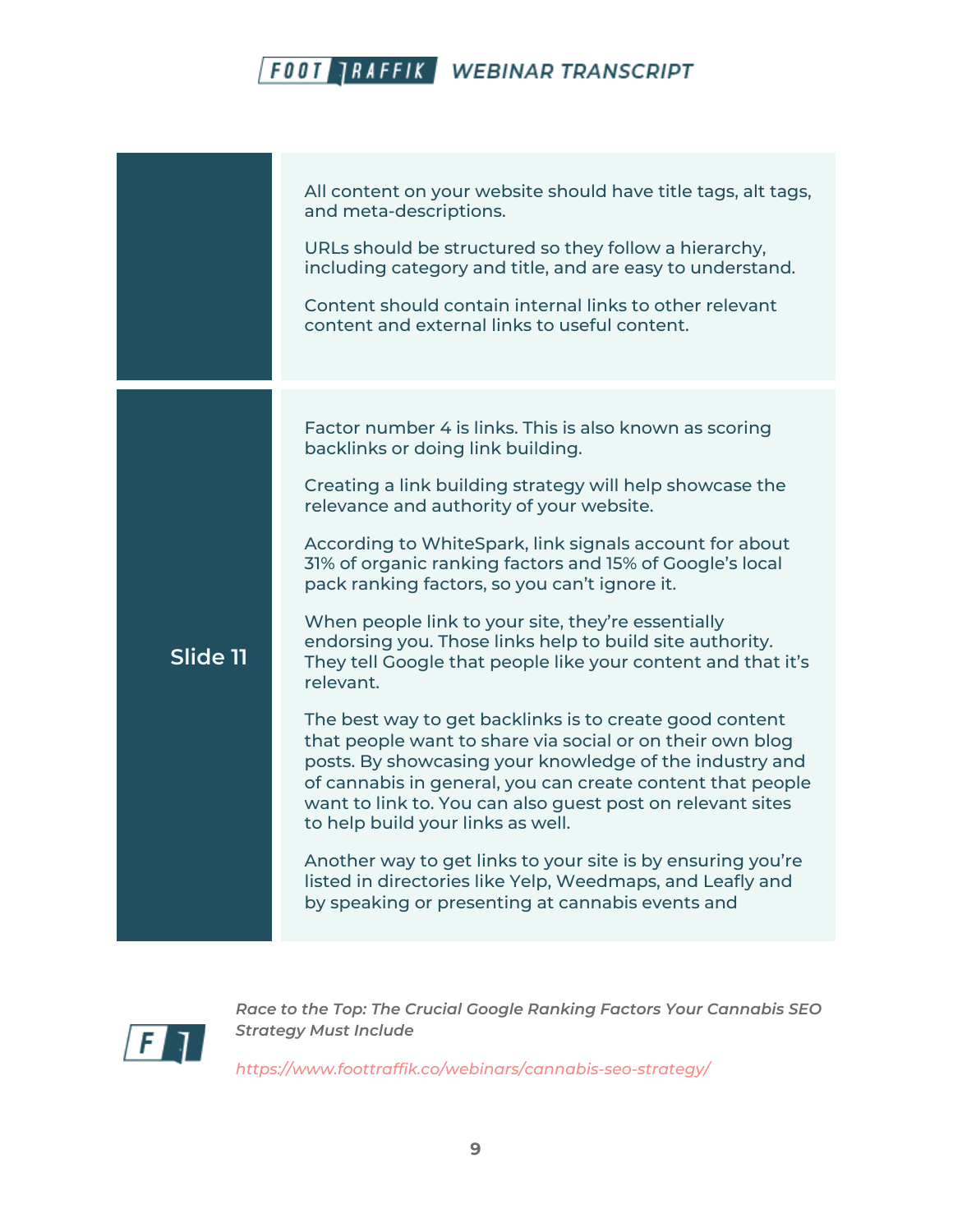|          | conferences.<br>The quality of the links matters, of course. While you want<br>many links, they should be from relevant sites or<br>individuals as their domain authority helps increase the<br>value of the link. Plus, the text that they use to link to you,<br>known as the anchor text, should be relevant to the<br>content that's being linked to.<br>Since Google's inception, link signals have been the<br>foundation of Google's algorithm. Creating and executing<br>a link-building strategy should play a key role in your SEO<br>strategy.                                                                                                                                                                                                                                                                                                            |
|----------|----------------------------------------------------------------------------------------------------------------------------------------------------------------------------------------------------------------------------------------------------------------------------------------------------------------------------------------------------------------------------------------------------------------------------------------------------------------------------------------------------------------------------------------------------------------------------------------------------------------------------------------------------------------------------------------------------------------------------------------------------------------------------------------------------------------------------------------------------------------------|
| Slide 12 | Factor number 5 for getting into the local pack is<br>behavioral signals.<br>Google considers how your customers and prospective<br>customers interact with your site. These are behavioral<br>signals that clue Google into whether your site is meeting<br>searchers' needs. They can also be known as UX signals.<br>To improve your site's behavioral signals, there are six<br>metrics you should pay attention to.<br>1. Click-through rate: This is the frequency with which<br>people click your link in search compared to competitors.<br>The more people clicking through, the more relevant your<br>page appears to search engines.<br>2. Bounce rate: This is how often people arrive at your<br>page from the search results and leave immediately. A<br>high bounce rate indicates that your content isn't<br>relevant, resulting in a lower ranking. |



*Race to the Top: The Crucial Google Ranking Factors Your Cannabis SEO Strategy Must Include*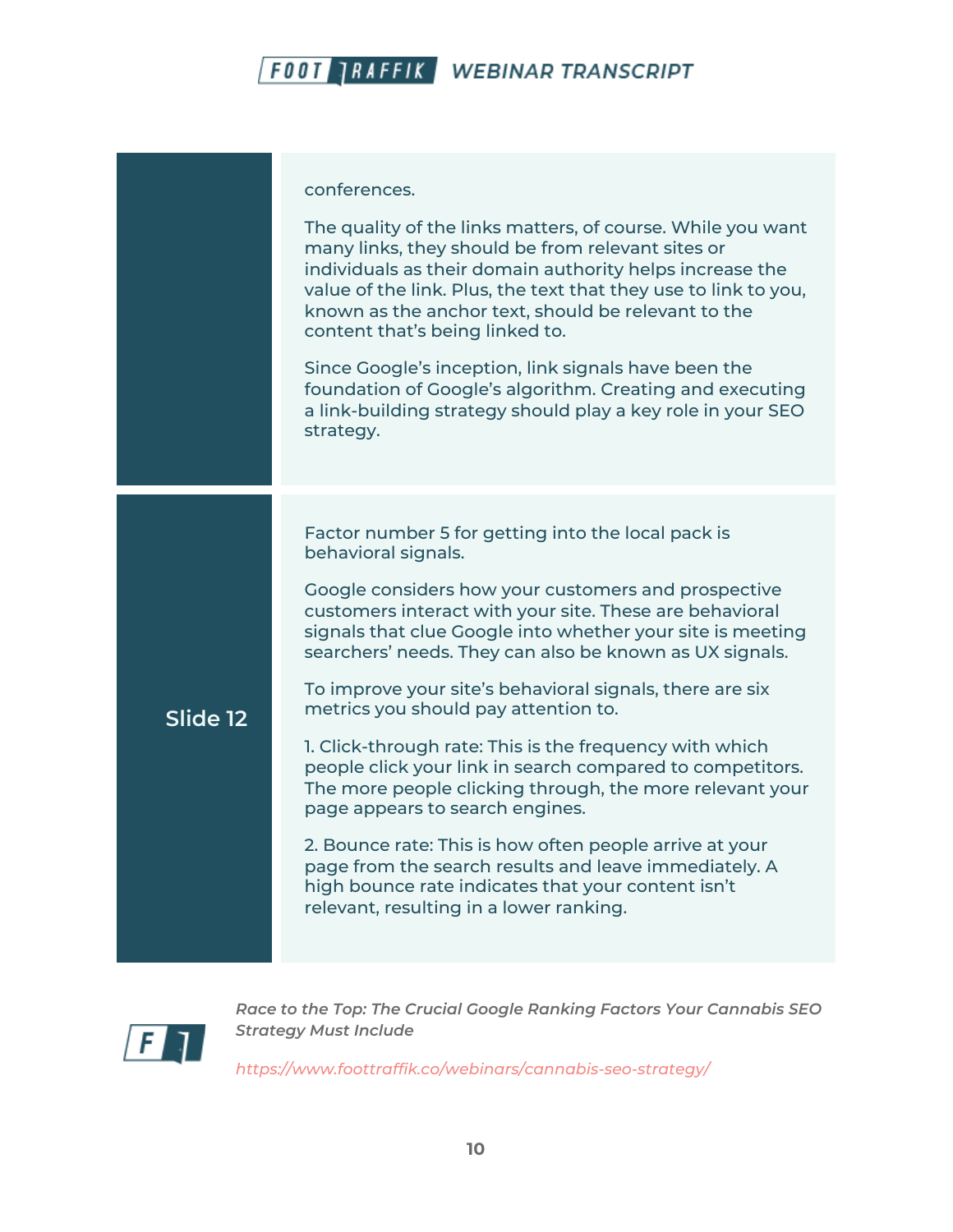|          | 3. Time on page: The time that a visitor spends on a page<br>after clicking on its listing on a SERP and before coming<br>back to search results. If people browse your site and find<br>value, they will stay for longer. Images, content quality,<br>and page organization are instrumental in helping users<br>consume more content.<br>4. Mobile clicks-to-call: Google interprets a call from the<br>mobile search results page to be a clear signal of<br>relevance. According to research by Google, more than<br>40% of mobile searchers use click-to-call.<br>5. Directions to business clicks: Search engines figure that<br>if people travel to your business right after finding it in<br>search, the business must be trustworthy.<br>So how can you affect these signals?<br>By creating content that your target audience wants to<br>read, you can keep people on your page longer. Make<br>sure to provide content in an accessible format and make<br>it easy to skim.<br>Also, with a logical site hierarchy, you can make it easier<br>for people to find the pages they want. Ultimately, you<br>want your site to be user-friendly so that people enjoy<br>using it and come back time and time again. |
|----------|------------------------------------------------------------------------------------------------------------------------------------------------------------------------------------------------------------------------------------------------------------------------------------------------------------------------------------------------------------------------------------------------------------------------------------------------------------------------------------------------------------------------------------------------------------------------------------------------------------------------------------------------------------------------------------------------------------------------------------------------------------------------------------------------------------------------------------------------------------------------------------------------------------------------------------------------------------------------------------------------------------------------------------------------------------------------------------------------------------------------------------------------------------------------------------------------------------------------------|
| Slide 13 | Factor number 6 is citations.<br>Citations are verified listings of your dispensary on online<br>sites including cannabis directories, local directories,<br>review sites, social media, or other businesses.                                                                                                                                                                                                                                                                                                                                                                                                                                                                                                                                                                                                                                                                                                                                                                                                                                                                                                                                                                                                                |



*Race to the Top: The Crucial Google Ranking Factors Your Cannabis SEO Strategy Must Include*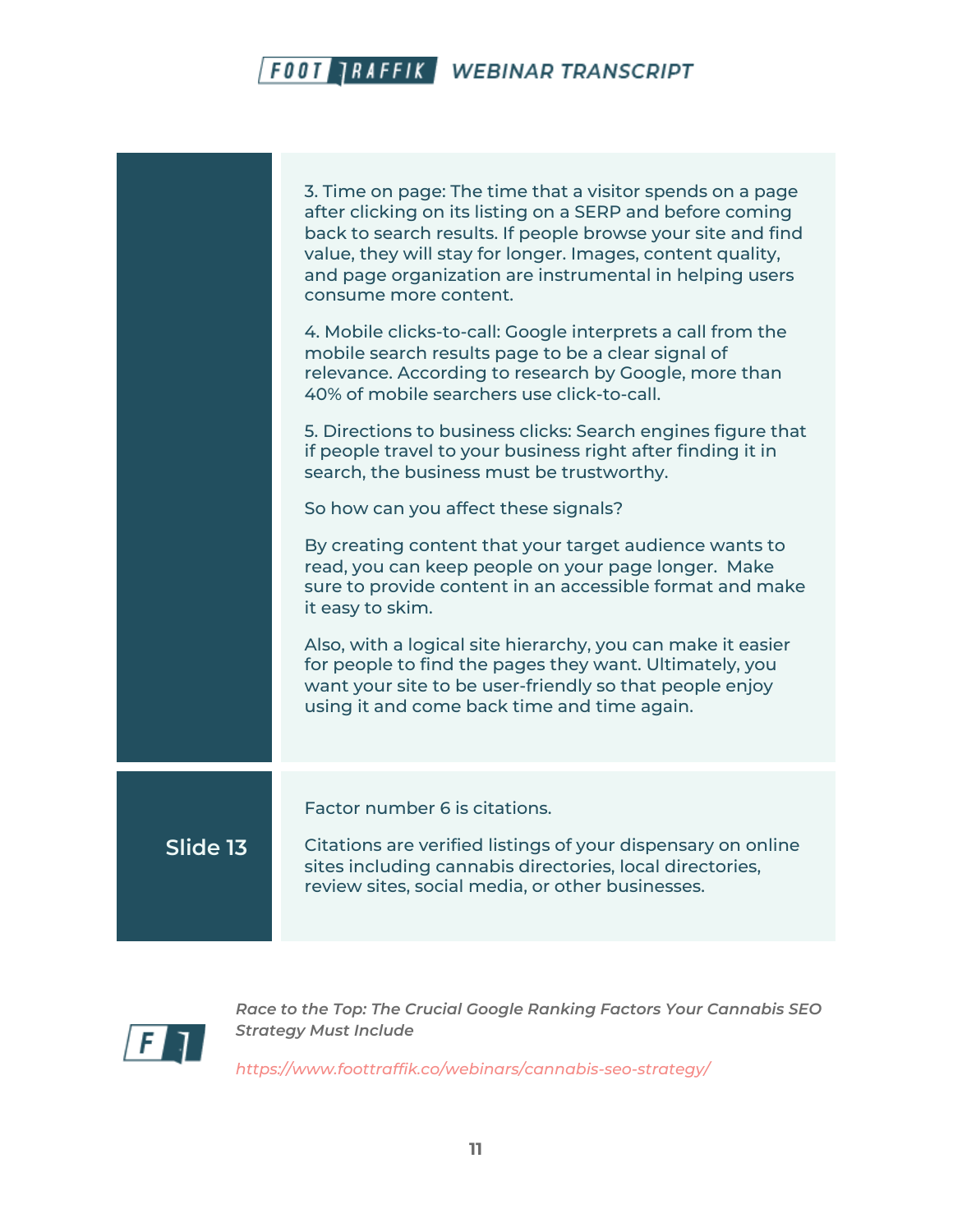|          | There are hundreds of sites that your dispensary can be<br>listed on. Thanks to syndication, you don't have to<br>manually enter your information on every one of these<br>sites. Plus, we can do this for you.<br>It's important that your name, address, and phone<br>number are consistent across the board. The more times<br>Google "crawls" your information, the better it is for your<br>SEO. However, listings with inconsistent info can<br>negatively impact your SEO.<br>In addition to citation consistency, you'll want to make<br>sure that your citations are relevant. For example, if your<br>dispensary is listed on local business directory sites, travel<br>sites, or cannabis directories, these are all relevant to your<br>business and will give you a boost with Google. However,<br>listings on irrelevant sites won't do anything to boost your<br>SEO. And if they're considered spammy sites, they could<br>negatively affect your SEO.<br>The authority of the site can also impact you. Trusted,<br>high-quality, high-authority sites will benefit your SEO far<br>more than low-quality, low-authority sites. Sites like<br>Leafly, Weedmaps, Yelp, local newspapers, reputable local<br>directories all have high-authority and will benefit your<br><b>SEO</b> efforts. |
|----------|--------------------------------------------------------------------------------------------------------------------------------------------------------------------------------------------------------------------------------------------------------------------------------------------------------------------------------------------------------------------------------------------------------------------------------------------------------------------------------------------------------------------------------------------------------------------------------------------------------------------------------------------------------------------------------------------------------------------------------------------------------------------------------------------------------------------------------------------------------------------------------------------------------------------------------------------------------------------------------------------------------------------------------------------------------------------------------------------------------------------------------------------------------------------------------------------------------------------------------------------------------------------------------------------------------------|
| Slide 14 | Factor number 7 when it comes to ranking in the local<br>pack is personalization.<br>Personalization refers largely to factors beyond your<br>control. For example, a user's browsing history, location,<br>and cookies all influence how you may rank.                                                                                                                                                                                                                                                                                                                                                                                                                                                                                                                                                                                                                                                                                                                                                                                                                                                                                                                                                                                                                                                      |



*Race to the Top: The Crucial Google Ranking Factors Your Cannabis SEO Strategy Must Include*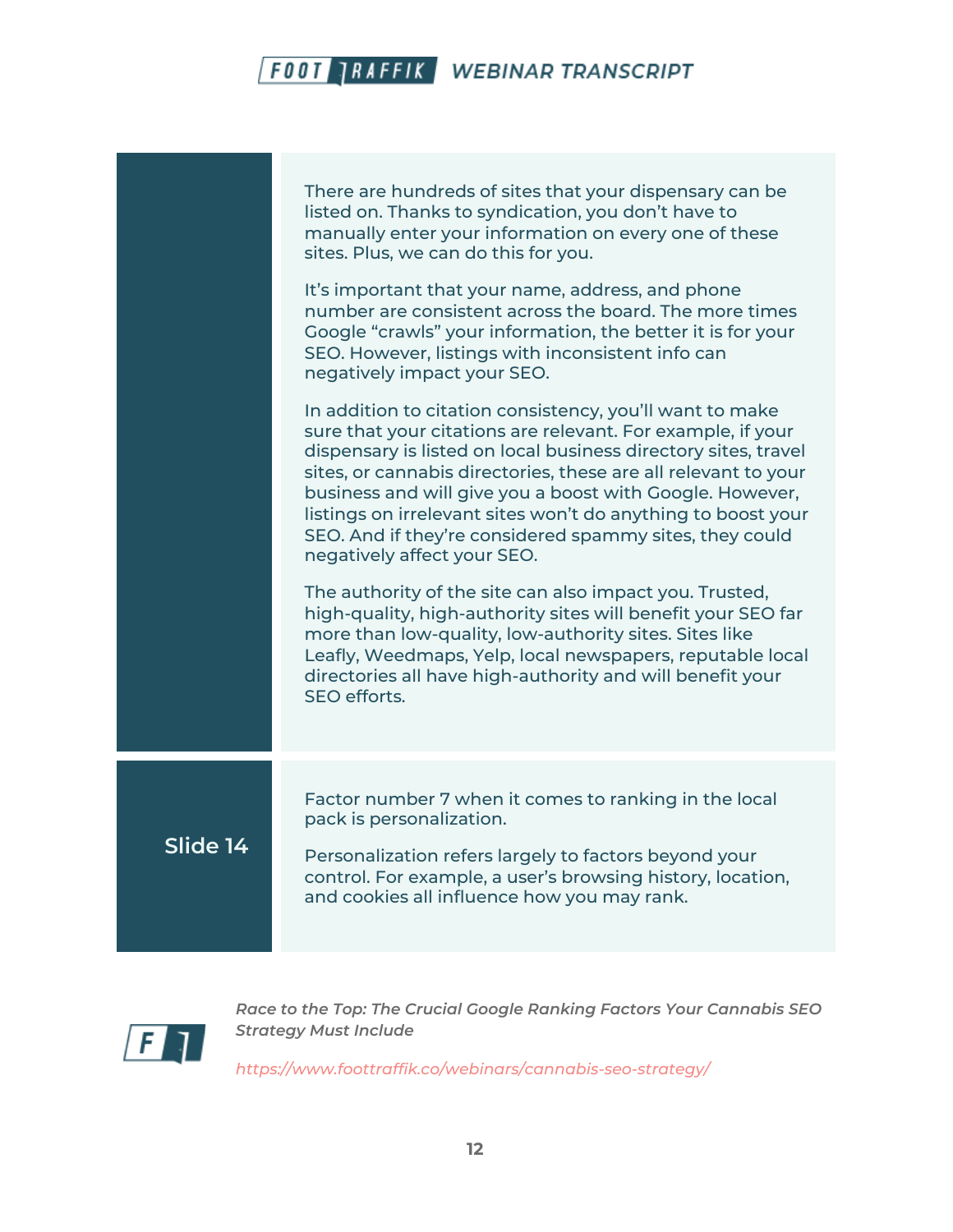|          | Let's say a consumer does a search on their iPhone for<br>"cannabis dispensary near me," and they're a block away<br>from your dispensary. The chances that your dispensary<br>will rank high improve greatly compared to a consumer<br>located 20 miles away who searches on "dispensary near<br>me."                           |
|----------|----------------------------------------------------------------------------------------------------------------------------------------------------------------------------------------------------------------------------------------------------------------------------------------------------------------------------------|
|          | You can control other personalization factors. For<br>example, Google values sites that are secure,<br>mobile-friendly, and load quickly. These are part of the<br>user experience and Google wants its users to have a<br>good experience. So if you're lacking in any of these areas,<br>your SEO will be negatively affected. |
|          |                                                                                                                                                                                                                                                                                                                                  |
| Slide 15 | It seems like everyone is on social media these days, and<br>Google has definitely noticed. Social signals may not help<br>much with ranking in the local pack, but they can help<br>with organic search so I wanted to mention them.                                                                                            |
|          | Currently, social signals like Facebook, Instagram, and<br>Twitter engagement don't play a huge role in your<br>rankings. However, that doesn't mean you should ignore<br>it.                                                                                                                                                    |
|          | Your performance on social media provides social proof,<br>to both Google and potential customers. Plus, if you do<br>social media well, you're going to attract more customers.                                                                                                                                                 |
|          | Here are the key social signals you should monitor:                                                                                                                                                                                                                                                                              |
|          | Engagement rate: How many views, likes,<br>comments, retweets, you're getting.                                                                                                                                                                                                                                                   |
|          | Mentions: How often are people mentioning your                                                                                                                                                                                                                                                                                   |



*Race to the Top: The Crucial Google Ranking Factors Your Cannabis SEO Strategy Must Include*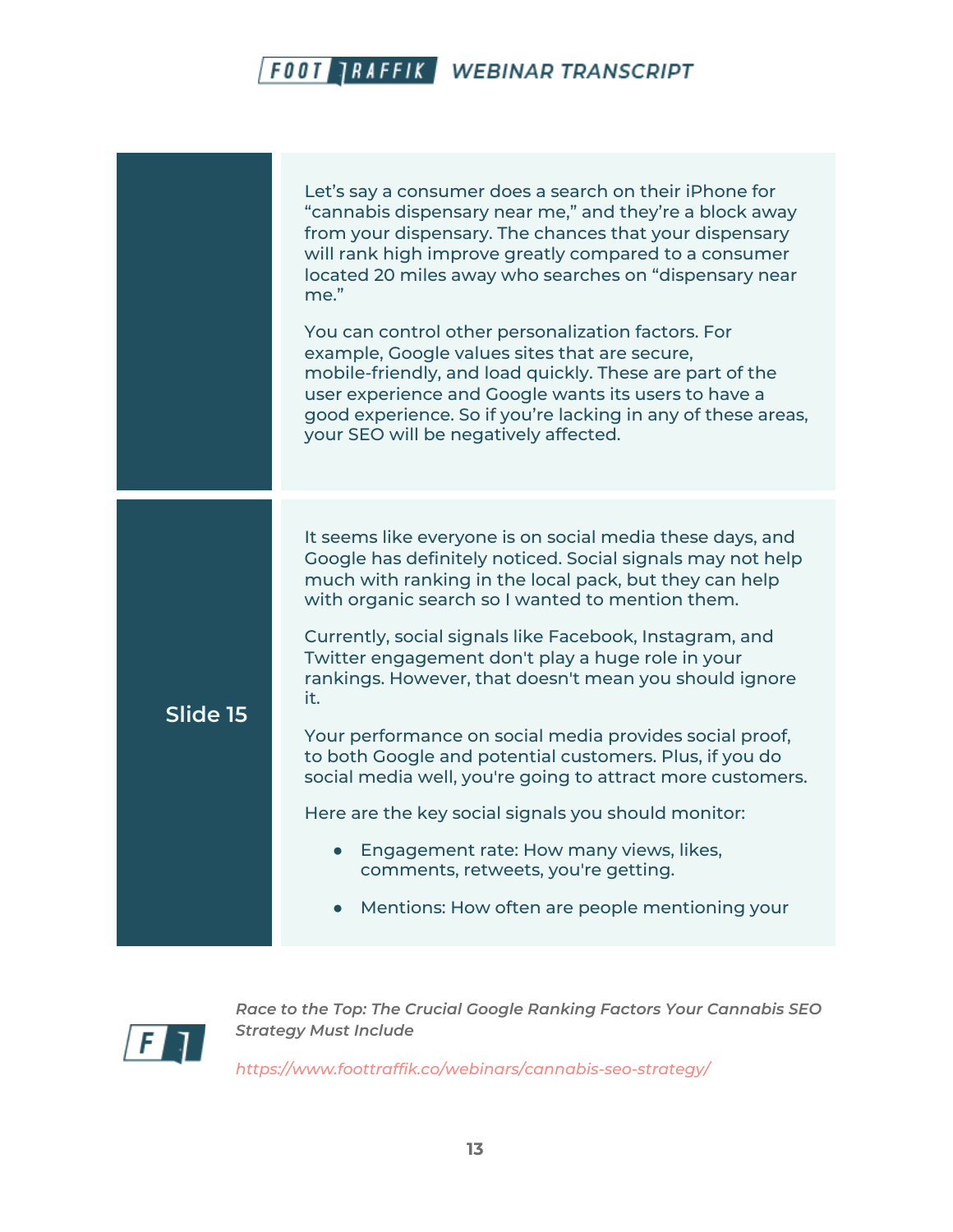|          | dispensary.<br>• Number of reviews: How many reviews do you have<br>on social media sites like Facebook.<br>• Company bio: Is your dispensary bio complete on<br>all social media sites.                                                                                                                                                                                                                                                                                                                                                                                                                                                                                                                                                                                                                                                                                                                                                                                                                                                                                                                                                                                                                                                                     |
|----------|--------------------------------------------------------------------------------------------------------------------------------------------------------------------------------------------------------------------------------------------------------------------------------------------------------------------------------------------------------------------------------------------------------------------------------------------------------------------------------------------------------------------------------------------------------------------------------------------------------------------------------------------------------------------------------------------------------------------------------------------------------------------------------------------------------------------------------------------------------------------------------------------------------------------------------------------------------------------------------------------------------------------------------------------------------------------------------------------------------------------------------------------------------------------------------------------------------------------------------------------------------------|
| Slide 16 | Knowing these factors is one thing, implementing<br>changes to impact your rankings is another.<br>So how can you quickly improve your SEO strategy?<br>The first part of our process helps us establish our strategy<br>to boost our clients' rankings. We run an SEO audit on the<br>website and also do keyword research to determine how<br>a site should be optimized. From there, we move on to the<br>site itself. Depending on the results of the audit, we either<br>optimize the existing site or create a new site for our<br>clients that is highly optimized right from the start.<br>Next, we start work on off-site factors like Google My<br>Business, link building, and citations.<br>Throughout this process, we're constantly measuring the<br>effectiveness of our efforts and adjusting the strategy as<br>necessary to ensure the best possible results. This isn't a<br>fast process. It's iterative and the improvements happen<br>over time. You'll start seeing improved results and more<br>sales as we continue in the cycle of optimization.<br>Everyone wants to get to the top of Google, it's valuable<br>real estate, but not many people want to do the hard<br>work to get there. Those top three results get 75 percent |



*Race to the Top: The Crucial Google Ranking Factors Your Cannabis SEO Strategy Must Include*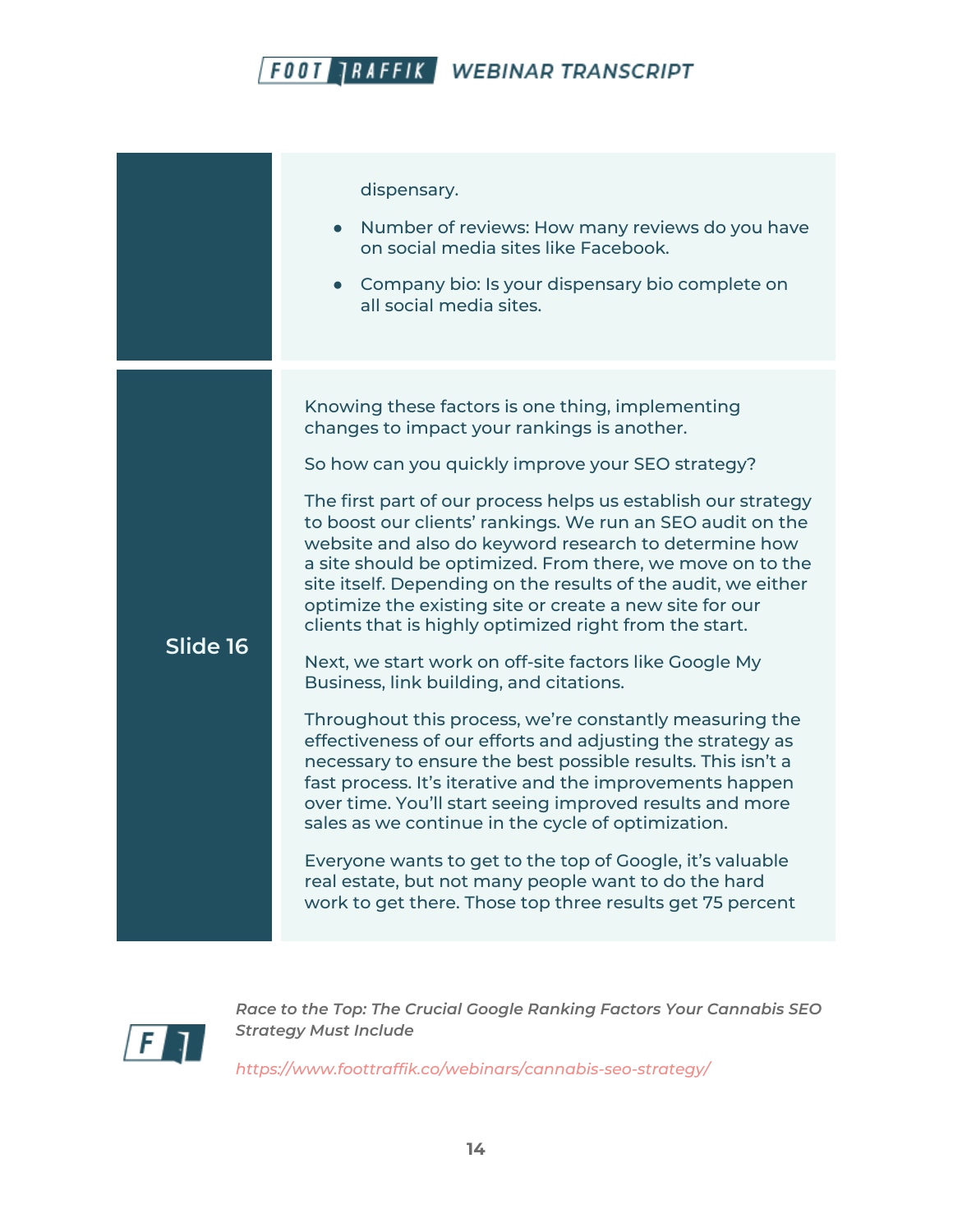|          | of the clicks. By creating a robust SEO strategy, you can<br>start moving your website up the rankings and get more<br>customers to your site.<br>At Foottraffik, SEO is in our blood. It's the first service we<br>offered, and it's one that continues to drive sales for our<br>clients. In fact, our SEO provides our customers with the<br>greatest return on investment in comparison to all of their<br>other digital marketing strategies.                                                                                                                                                                                                                                                                                                                   |
|----------|----------------------------------------------------------------------------------------------------------------------------------------------------------------------------------------------------------------------------------------------------------------------------------------------------------------------------------------------------------------------------------------------------------------------------------------------------------------------------------------------------------------------------------------------------------------------------------------------------------------------------------------------------------------------------------------------------------------------------------------------------------------------|
| Slide 17 | Of course, we all want to know when we can start seeing<br>the returns on our investments. And let's be clear–SEO is<br>an investment. And just like any other investment, it takes<br>some time to mature.<br>During the first 45 days, it's all about that initial<br>optimization and building a site. We want to build trust<br>and authority so that Google views your site as a reliable<br>source of information and points searchers to it.<br>Between 3 to 6 months, you can start seeing<br>improvements to your rankings. We offer reporting and<br>are constantly measuring our efforts so that we can make<br>adjustments as necessary and continue to improve or<br>maintain your rankings.<br>Once you've hit the six-month mark, you can more easily |
|          | start seeing the results of our SEO efforts. We will<br>continue to focus on growth and capturing more the<br>market to increase your sales while working on capturing<br>more relevant keywords.<br>Now, SEO is not set-it-and-forget-it. When you stop                                                                                                                                                                                                                                                                                                                                                                                                                                                                                                             |



*Race to the Top: The Crucial Google Ranking Factors Your Cannabis SEO Strategy Must Include*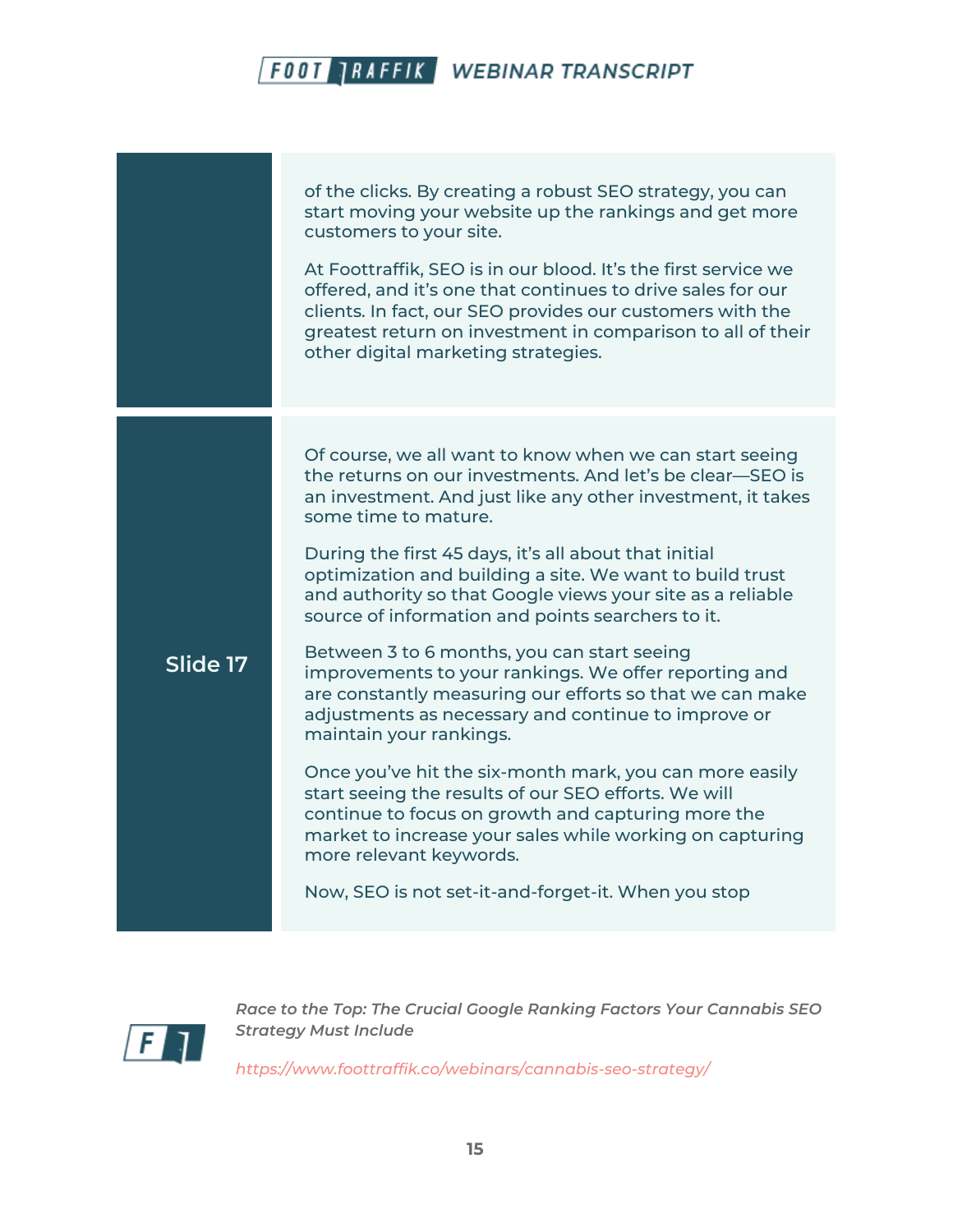|          | investing in SEO, you'll still get organic traffic, but it will<br>lessen over time. Plus, you'll be more susceptible to page<br>rank drops when there's an algorithm update.<br>We know that Google is planning an update early 2021<br>and have already begun boosting our clients' websites so<br>that they won't face any surprises once Google switches<br>things up.<br>Don't let this algorithm change mess with your revenue.<br>Make sure you have a robust SEO strategy in place to<br>monitor ranking changes and protect your website.<br>I do want to mention that if you want fast results, you<br>should combine Google Ads with your SEO. That way,<br>while you're building authority and increasing your<br>ranking, you're also driving traffic to your website by<br>securing that top ad spot. |
|----------|---------------------------------------------------------------------------------------------------------------------------------------------------------------------------------------------------------------------------------------------------------------------------------------------------------------------------------------------------------------------------------------------------------------------------------------------------------------------------------------------------------------------------------------------------------------------------------------------------------------------------------------------------------------------------------------------------------------------------------------------------------------------------------------------------------------------|
| Slide 18 | Too many dispensaries don't realize that SEO is crucial for<br>getting found by potential customers. To help you get<br>started with this valuable service, we're offering a special<br>deal for the rest of the month.<br>Schedule a call now at foottraffik.me/call to get \$200 off<br>your first month of SEO! Not only will you help make your<br>website easier to find, but our SEO strategies also make<br>your website more user-friendly. It's truly win-win.                                                                                                                                                                                                                                                                                                                                             |
| Slide 19 | Questions?                                                                                                                                                                                                                                                                                                                                                                                                                                                                                                                                                                                                                                                                                                                                                                                                          |



*Race to the Top: The Crucial Google Ranking Factors Your Cannabis SEO Strategy Must Include*